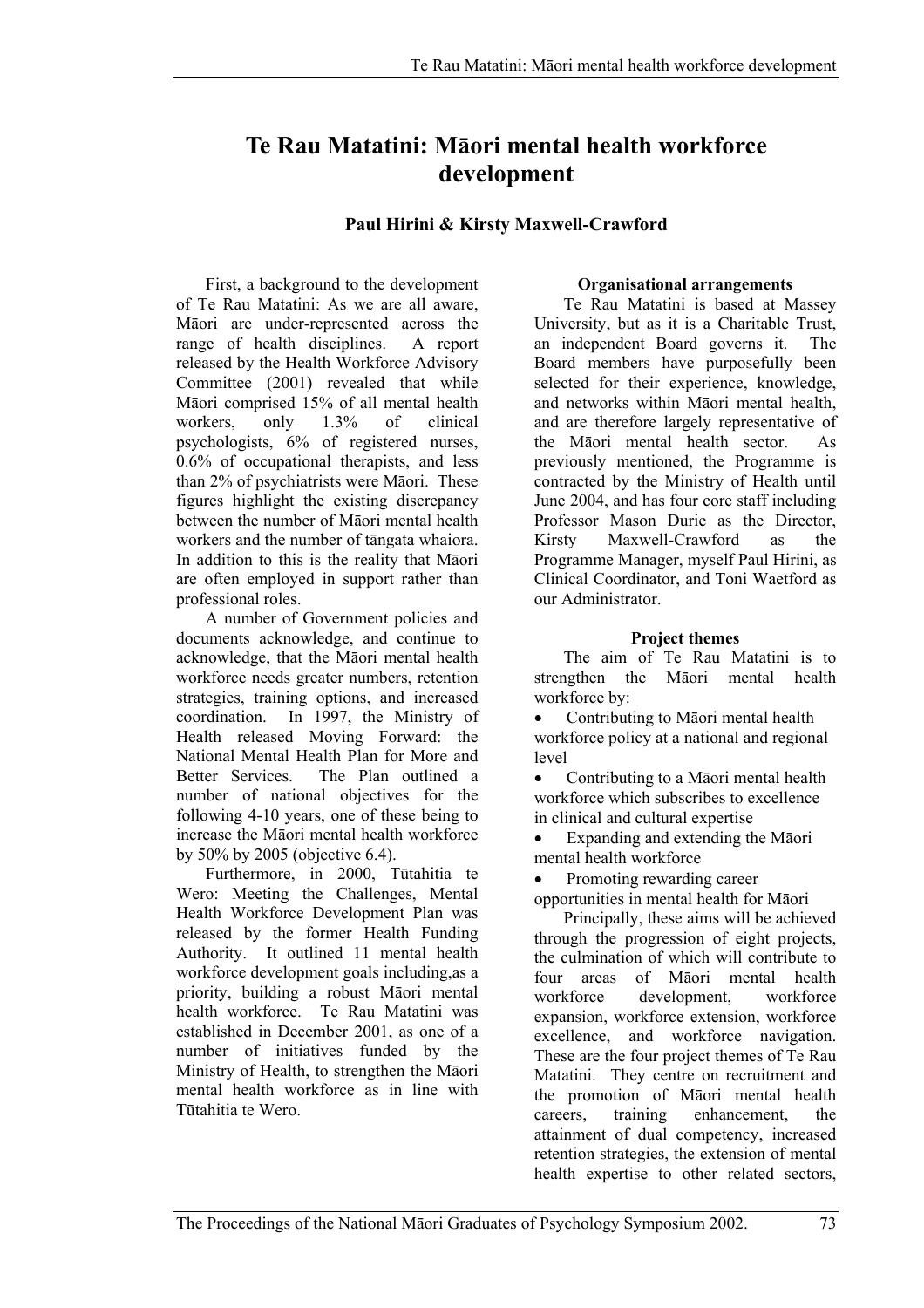increased coordination, purposeful direction, and strategic planning.

As there are eight projects in total, and explaining each one would take some time, to provide an outline, Te Rau Matatini is aiming to support the Māori mental health workforce in the following ways:

• Training packages

The development of a national strategic plan

• Promotion of Māori mental health careers

• Closer alignment of education and health

- Enhancement of career pathways
- Identification of core competencies

Mental health detection in primary health care

The establishment of a Māori mental health workforce development focussed website

• Māori child and adolescent mental health workforce development.

Two projects, Te Rau Piatāta and Te Rau Whakamaru, will be the focus for the remainder of the presentation, as they are particularly relevant to you here today as Māori psychologists, graduates and psychology students.

#### **The recruitment of Māori students to mental health**

Te Rau Piatāta focuses on the area of recruitment. As stage one, Te Rau Matatini has developed two Māori mental health career information video resources. The videos aim to raise the awareness of Māori mental health needs, remove the mystery and stigma surrounding working in Māori mental health, and promote Māori mental health as a challenging and rewarding career.

A concise and compact 15-minute video is designed to convey mental health career opportunities to rangatahi Māori (Māori youth), while the second provides detailed coverage intended for Māori who have work experience in a related sector and are seeking a career change. Each video features six Māori staff talking about their roles, training, and how they came to work in Māori mental health.

The roles featured include:

- Community Support Work
- Tāngata Whaiora (Consumer)
- Advocacy
- Social Work
- **Psychiatry**
- Alcohol and Drug Counselling
- Mental Health Nursing
- Clinical Psychology.

Two staff featured in the videos are here with us today, Clive Banks and Simon Bennett, who both talk about their training and work in Māori mental health as Clinical Psychologists. The videos are intended for use by career advisors, teachers, employment promotion agencies, and whānau, as well as Māori youth and adults seeking more information about employment opportunities within Māori mental health. The videos have been distributed to all public libraries, tertiary institutions, and career services, in addition to rūnanga/trust boards, resource centres, and secondary schools who indicated an interest.

The long term expected outcome is an increased number of Māori mental health professionals, including senior secondary Māori students entering training that would lead to a Māori mental health career, greater numbers of tertiary students entering Māori mental health careers upon graduation, and increased Māori mental health professionals entering the workforce from a Māori health background. While we are unable (due to time restraints) to show you both videos, we do have a 5 minute trailer that we would like to show you now. This trailer can also be viewed on our website www.matatini.co.nz.

Positive feedback on, and demand for, the videos has been overwhelming. Other workforce areas who are struggling to attract Māori have approached Te Rau Matatini for input and ideas. To us, the key ingredients for the potential impact of the videos appear to be that they are:

• **Māori focussed and centred:** The videos are very much focussed on Māori audiences. This is reflected in the language, music, imagery, and content of the videos.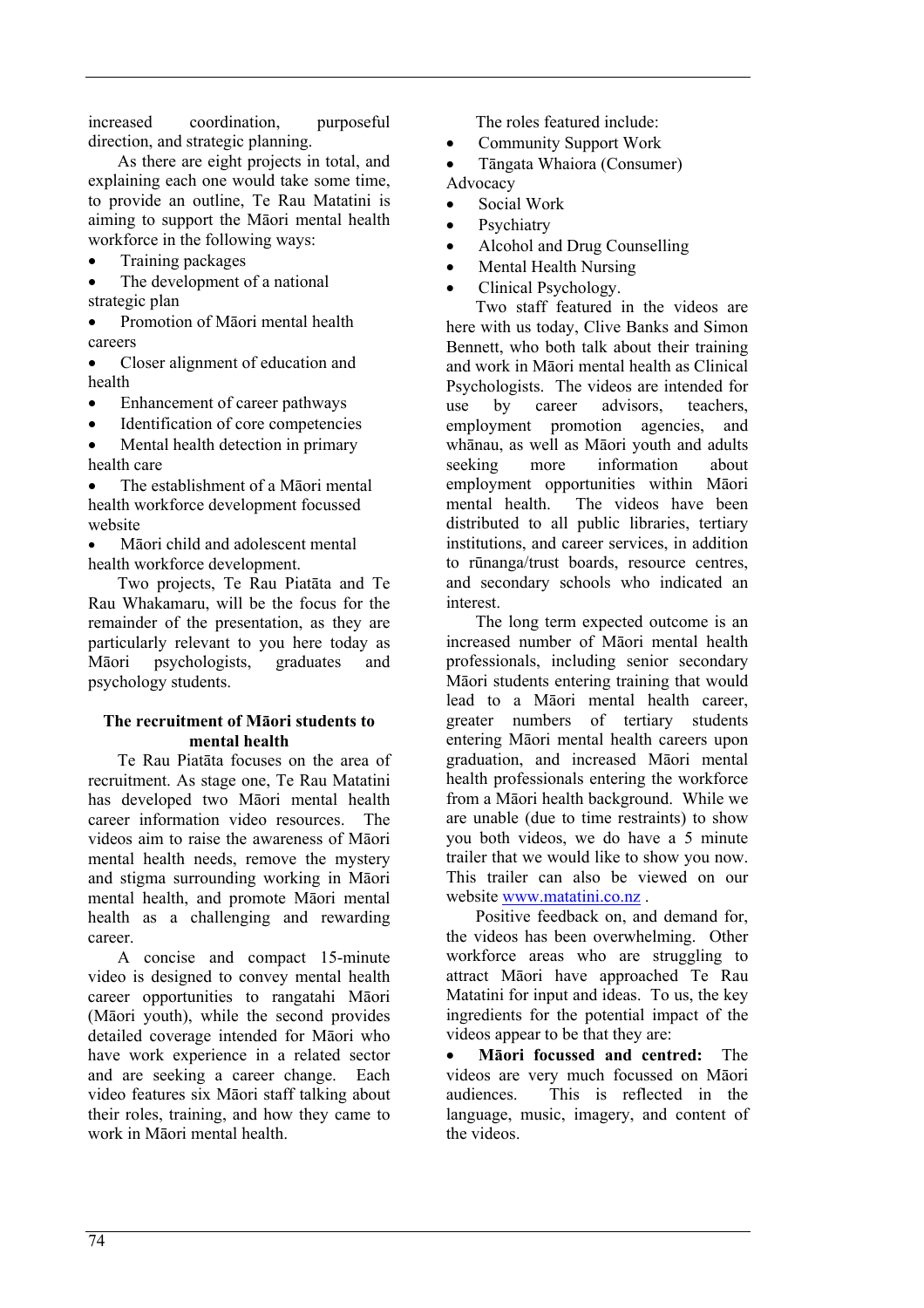• **Māori driven:** The process, content, and outcome was not overseen or overridden by a mainstream institution.

• **Māori role models:** The videos feature our greatest resource within Māori mental health, the stories and expertise of our kaimanāki (workforce).

## **Retention of Māori students in Psychology**

The second project we would like to share with you is Te Rau Whakamaru, a project designed to attract Māori students to consider Psychology: through enhancing the training experience and retaining them once they have made Psychology their training of choice.

Barriers to the progression and purposeful participation of Māori in Psychology have been well documented: including the reliance of tertiary institutions that teach Psychology on Western paradigms, models of practice, research and literature (Levy, 2002; Glover & Robertson, 1997; Lawson-Te Aho, 1994; Brady, 1992). This reliance has lead to concern over the readiness and competence of graduate psychologists, and the training needed to enable Māori students to deliver effective services in the Māori community (e.g., Levy, 2002). One area of particular concern is the area of Māori mental health placements and internships.

The endeavour of Te Rau Whakamaru is to generate collaboration and communication through the facilitation of a joint working party, and in so doing, create a forum for Māori mental health service providers, trainers and professional bodies to collectively consider and strengthen the quality of:

• **Training outputs**: It is intended that quality will be achieved by ensuring service providers and professional bodies are able to provide feedback to trainers on the type of knowledge, skills, and competencies that are required to encourage effective practice, including the promotion of dual competency. A competent Māori health workforce is one that can demonstrate excellence in both cultural *and* clinical domains. This was affirmed in a recent survey of the Māori mental health workforce undertaken by Te Rau Matatini which revealed 94% believed dual competence to be very or extremely important. Therefore, dual competency needs to be evident in both Māori health service delivery and training.

• **Tertiary placement options:** Quality is to be attained through the promotion of access by trainers to suitable placements, and collaboration to ensure the placements are mutually beneficial.

**Graduate competence and workreadiness**: Quality is to be reached through the enhanced coordination and quality improvement of training, recruitment, and retention strategies.

The initial focus of Te Rau Whakamaru is the profession of Psychology: this is due to the plethora of publications/opinions calling for Psychology training to be more responsive to Māori, the experiences of the implementation team (which contains two Māori psychologists), and the dire need for more Māori Psychologists.

The working party will track the placements and internships of Māori clinical psychology students. The party will work together resolving any foreseen or unforeseen issues, which may arise during the year, to strengthen the student placement and learning experience. They will identify the key barriers to positive placement experience, and develop guidelines to help avoid these barriers and improve the shortcomings that Māori participants in clinical psychology training have historically faced (e.g., Abbot & Durie, 1987).

Prior to the establishment of the working party, a consultation exercise with practicing Māori clinical psychologists and current Māori clinical psychology students was undertaken. The consultation exercise obtained feedback from current or recent Māori students, regarding their impressions and experience of participating in the training endeavour. A report detailing the findings from the consultation will provide a key resource to guide the undertakings of the working party.

Overall, the working party's expected outcome is an increase in the quality and coordination of the working relationships between trainers, providers, and professional bodies in the New Zealand mental health sector.